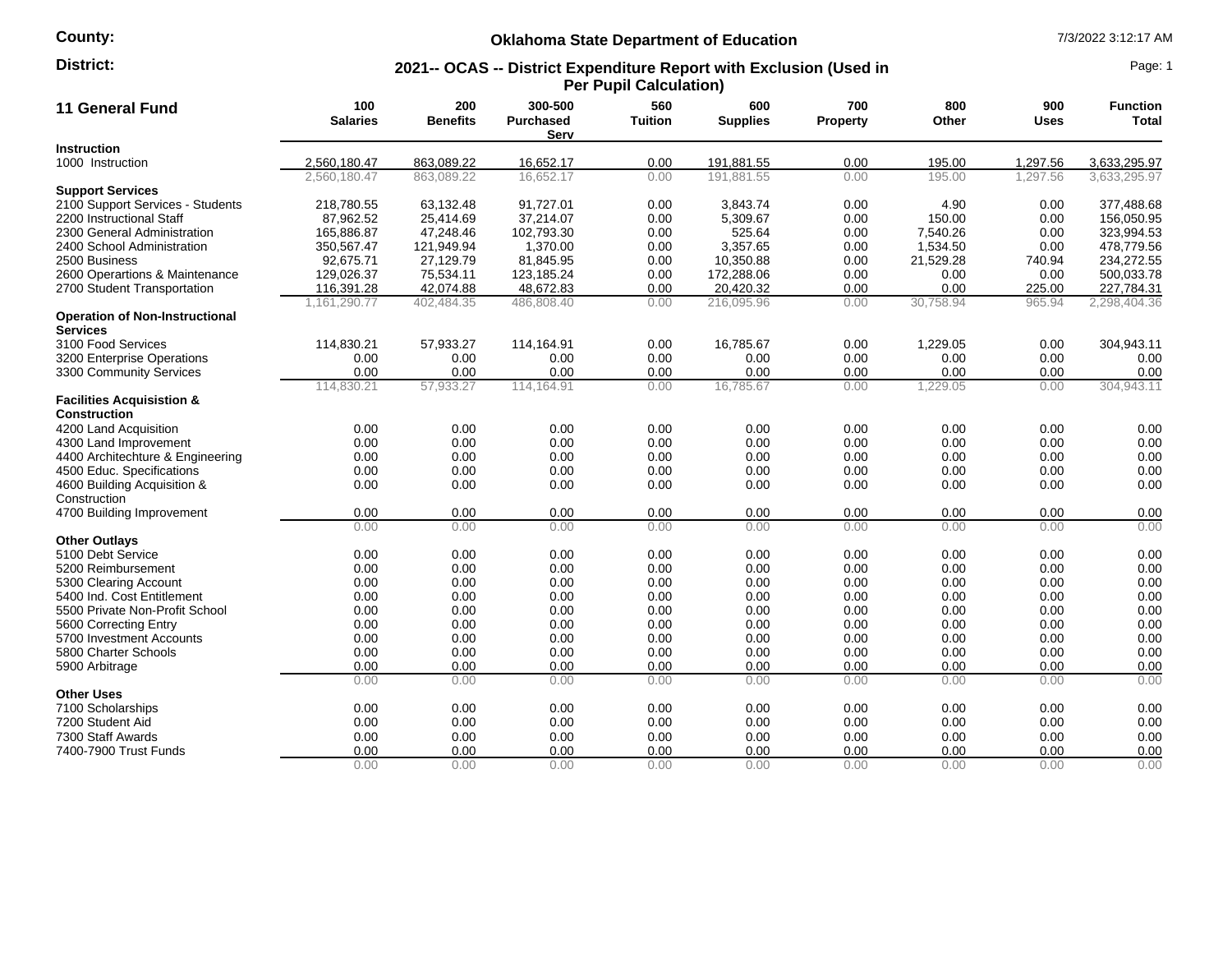### District: 1002 HASKELL

### **Oklahoma State Department of Education 1/3/2022 3:12:17 AM**

## **District:** 1002 HASKELL **1002 AS 2021-- OCAS -- District Expenditure Report with Exclusion (Used in Page: 2 Per Pupil Calculation)**

**Repayments** 8000 Repayments 0.00 0.00 0.00 0.00 0.00 0.00 0.00 0.00 0.00 0.00 0.00 0.00 0.00 0.00 0.00 0.00 0.00 **Object Totals: 3,836,301.45 1,323,506.84 617,625.48 0.00 424,763.18 0.00 32,182.99 2,263.50 6,236,643.44** Warrants Issued + 6,242,928.77 Reserves for Contracts Pending + Other Outlays and Repayments Other than 5100- 17,021.27 627.20  **Expenditures: 6,259,322.84 21 Building Fund 100 Salaries 200 Benefits 300-500 Purchased Serv 560 Tuition 600 Supplies 700 Property 800 Other 900 Uses Function Total Instruction**<br>1000 Instruction 1000 Instruction 0.00 0.00 0.00 0.00 0.00 0.00 0.00 0.00 0.00 0.00 0.00 0.00 0.00 0.00 0.00 0.00 0.00 **Support Services** 2100 Support Services - Students 0.00 0.00 0.00 0.00 0.00 0.00 0.00 0.00 0.00 2200 Instructional Staff 0.00 0.00 0.00 0.00 0.00 0.00 0.00 0.00 0.00 2300 General Administration 0.00 0.00 0.00 0.00 0.00 0.00 0.00 0.00 0.00 2400 School Administration 0.00 0.00 0.00 0.00 0.00 0.00 0.00 0.00 2500 Business 0.00 0.00 0.00 0.00 0.00 0.00 21,423.66 0.00 21,423.66 2600 Operartions & Maintenance  $\begin{array}{cccc} 0.00 & 0.00 & 39,561.64 & 0.00 & 13,077.10 & 0.00 & 0.00 & 0.00 & 52,638.74 \end{array}$ 2700 Student Transportation 0.00 0.00 0.00 0.00 0.00 0.00 0.00 0.00 0.00 0.00 0.00 39,561.64 0.00 13,077.10 0.00 21,423.66 0.00 74,062.40 **Operation of Non-Instructional Services**<br>3100 Food Services 3100 Food Services 0.00 0.00 2,244.33 0.00 1,707.95 0.00 0.00 0.00 3,952.28 3200 Enterprise Operations 0.00 0.00 0.00 0.00 0.00 0.00 0.00 0.00 0.00 3300 Community Services **12 a. 200 community Services** 1.000 community Services 1.000 community Services 1.000 community Services 1.000 community Services 1.000 community Services 1.000 community Services 1.000 community S 0.00 0.00 2,244.33 0.00 1,707.95 0.00 0.00 0.00 3,952.28 **Facilities Acquisistion & Construction** 4200 Land Acquisition 0.00 0.00 0.00 0.00 0.00 0.00 0.00 0.00 0.00 4300 Land Improvement 0.00 0.00 0.00 0.00 0.00 0.00 0.00 0.00 0.00 4400 Architechture & Engineering 0.00 0.00 0.00 0.00 0.00 0.00 0.00 0.00 0.00 4500 Educ. Specifications 0.00 0.00 0.00 0.00 0.00 0.00 0.00 0.00 0.00 4600 Building Acquisition & **Construction** 0.00 0.00 0.00 0.00 0.00 0.00 0.00 0.00 0.00 4700 Building Improvement 0.00 0.00 0.00 0.00 0.00 0.00 0.00 0.00 0.00 0.00 0.00 0.00 0.00 0.00 0.00 0.00 0.00 0.00 **Other Outlays**<br>5100 Debt Service 5100 Debt Service 0.00 0.00 0.00 0.00 0.00 0.00 0.00 0.00 5200 Reimbursement 0.00 0.00 0.00 0.00 0.00 0.00 0.00 0.00 0.00 5300 Clearing Account 0.00 0.00 0.00 0.00 0.00 0.00 0.00 0.00 5400 Ind. Cost Entitlement 0.00 0.00 0.00 0.00 0.00 0.00 0.00 0.00 0.00 5500 Private Non-Profit School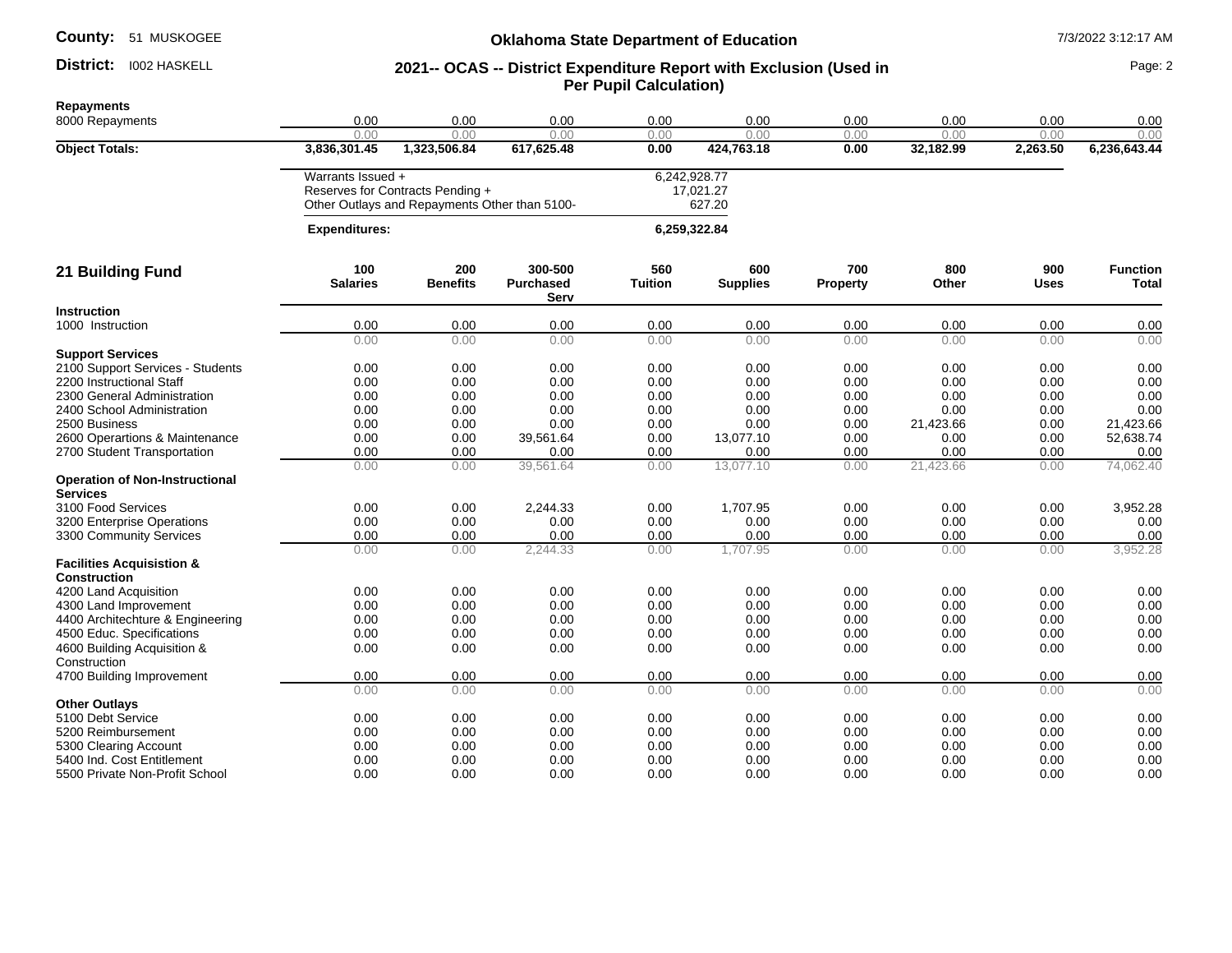| <b>County: 51 MUSKOGEE</b>                                  | <b>Oklahoma State Department of Education</b>                                                          |                        |                                     |                            |                        |                        |                    | 7/3/2022 3:12:17 AM |                          |  |
|-------------------------------------------------------------|--------------------------------------------------------------------------------------------------------|------------------------|-------------------------------------|----------------------------|------------------------|------------------------|--------------------|---------------------|--------------------------|--|
| District: 1002 HASKELL                                      | 2021-- OCAS -- District Expenditure Report with Exclusion (Used in<br><b>Per Pupil Calculation)</b>    |                        |                                     |                            |                        |                        |                    | Page: 3             |                          |  |
| 5600 Correcting Entry                                       | 0.00                                                                                                   | 0.00                   | 0.00                                | 0.00                       | 0.00                   | 0.00                   | 0.00               | 0.00                | 0.00                     |  |
| 5700 Investment Accounts                                    | 0.00                                                                                                   | 0.00                   | 0.00                                | 0.00                       | 0.00                   | 0.00                   | 0.00               | 0.00                | 0.00                     |  |
| 5800 Charter Schools                                        | 0.00                                                                                                   | 0.00                   | 0.00                                | 0.00                       | 0.00                   | 0.00                   | 0.00               | 0.00                | 0.00                     |  |
| 5900 Arbitrage                                              | 0.00                                                                                                   | 0.00                   | 0.00                                | 0.00                       | 0.00                   | 0.00                   | 0.00               | 0.00                | 0.00                     |  |
|                                                             | 0.00                                                                                                   | 0.00                   | 0.00                                | 0.00                       | 0.00                   | 0.00                   | 0.00               | 0.00                | 0.00                     |  |
| <b>Other Uses</b>                                           |                                                                                                        |                        |                                     |                            |                        |                        |                    |                     |                          |  |
| 7100 Scholarships                                           | 0.00                                                                                                   | 0.00                   | 0.00                                | 0.00                       | 0.00                   | 0.00                   | 0.00               | 0.00                | 0.00                     |  |
| 7200 Student Aid                                            | 0.00                                                                                                   | 0.00                   | 0.00                                | 0.00                       | 0.00                   | 0.00                   | 0.00               | 0.00                | 0.00                     |  |
| 7300 Staff Awards                                           | 0.00                                                                                                   | 0.00                   | 0.00                                | 0.00                       | 0.00                   | 0.00                   | 0.00               | 0.00                | 0.00                     |  |
| 7400-7900 Trust Funds                                       | 0.00<br>0.00                                                                                           | 0.00<br>0.00           | 0.00<br>0.00                        | 0.00<br>0.00               | 0.00<br>0.00           | 0.00<br>0.00           | 0.00<br>0.00       | 0.00<br>0.00        | 0.00<br>0.00             |  |
| <b>Repayments</b>                                           |                                                                                                        |                        |                                     |                            |                        |                        |                    |                     |                          |  |
| 8000 Repayments                                             | 0.00                                                                                                   | 0.00                   | 0.00                                | 0.00                       | 0.00                   | 0.00                   | 0.00               | 0.00                | 0.00                     |  |
| <b>Object Totals:</b>                                       | 0.00<br>0.00                                                                                           | 0.00<br>0.00           | 0.00<br>41,805.97                   | 0.00<br>0.00               | 0.00<br>14,785.05      | 0.00<br>0.00           | 0.00<br>21,423.66  | 0.00<br>0.00        | 0.00<br>78,014.68        |  |
|                                                             |                                                                                                        |                        |                                     |                            |                        |                        |                    |                     |                          |  |
|                                                             | Warrants Issued +<br>Reserves for Contracts Pending +<br>Other Outlays and Repayments Other than 5100- |                        |                                     | 168,552.26<br>0.00<br>0.00 |                        |                        |                    |                     |                          |  |
|                                                             | <b>Expenditures:</b>                                                                                   |                        |                                     |                            | 168,552.26             |                        |                    |                     |                          |  |
| 31-39 LEA Assigned Bond<br><b>Funds</b>                     | 100<br><b>Salaries</b>                                                                                 | 200<br><b>Benefits</b> | 300-500<br><b>Purchased</b><br>Serv | 560<br><b>Tuition</b>      | 600<br><b>Supplies</b> | 700<br><b>Property</b> | 800<br>Other       | 900<br><b>Uses</b>  | <b>Function</b><br>Total |  |
| <b>Instruction</b>                                          |                                                                                                        |                        |                                     |                            |                        |                        |                    |                     |                          |  |
| 1000 Instruction                                            | 0.00                                                                                                   | 0.00                   | 0.00                                | 0.00                       | 0.00                   | 0.00                   | 0.00               | 0.00                | 0.00                     |  |
|                                                             | 0.00                                                                                                   | 0.00                   | 0.00                                | 0.00                       | 0.00                   | 0.00                   | 0.00               | 0.00                | 0.00                     |  |
| <b>Support Services</b>                                     |                                                                                                        |                        |                                     |                            |                        |                        |                    |                     |                          |  |
| 2100 Support Services - Students                            | 0.00                                                                                                   | 0.00                   | 0.00                                | 0.00                       | 0.00                   | 0.00                   | 0.00               | 0.00                | 0.00                     |  |
| 2200 Instructional Staff                                    | 0.00                                                                                                   | 0.00                   | 0.00                                | 0.00                       | 0.00                   | 0.00                   | 0.00               | 0.00                | 0.00                     |  |
| 2300 General Administration                                 | 0.00                                                                                                   | 0.00                   | 0.00                                | 0.00                       | 0.00                   | 0.00                   | 2,300.00           | 0.00                | 2,300.00                 |  |
| 2400 School Administration                                  | 0.00                                                                                                   | 0.00                   | 0.00                                | 0.00                       | 0.00                   | 0.00                   | 0.00               | 0.00                | 0.00                     |  |
| 2500 Business                                               | 0.00                                                                                                   | 0.00                   | 0.00                                | 0.00                       | 0.00                   | 0.00                   | 160,373.60         | 0.00                | 160,373.60               |  |
| 2600 Operartions & Maintenance                              | 0.00                                                                                                   | 0.00                   | 0.00                                | 0.00                       | 0.00                   | 0.00                   | 0.00               | 0.00                | 0.00                     |  |
| 2700 Student Transportation                                 | 0.00<br>0.00                                                                                           | 0.00<br>0.00           | 0.00<br>0.00                        | 0.00<br>0.00               | 0.00<br>0.00           | 0.00<br>0.00           | 0.00<br>162,673.60 | 0.00<br>0.00        | 0.00<br>162,673.60       |  |
| <b>Operation of Non-Instructional</b><br><b>Services</b>    |                                                                                                        |                        |                                     |                            |                        |                        |                    |                     |                          |  |
| 3100 Food Services                                          | 0.00                                                                                                   | 0.00                   | 0.00                                | 0.00                       | 0.00                   | 0.00                   | 0.00               | 0.00                | 0.00                     |  |
| 3200 Enterprise Operations                                  | 0.00                                                                                                   | 0.00                   | 0.00                                | 0.00                       | 0.00                   | 0.00                   | 0.00               | 0.00                | 0.00                     |  |
| 3300 Community Services                                     | 0.00                                                                                                   | 0.00                   | 0.00                                | 0.00                       | 0.00                   | 0.00                   | 0.00               | 0.00                | 0.00                     |  |
|                                                             | 0.00                                                                                                   | 0.00                   | 0.00                                | 0.00                       | 0.00                   | 0.00                   | 0.00               | 0.00                | 0.00                     |  |
| <b>Facilities Acquisistion &amp;</b><br><b>Construction</b> |                                                                                                        |                        |                                     |                            |                        |                        |                    |                     |                          |  |
| 4200 Land Acquisition                                       | 0.00                                                                                                   | 0.00                   | 0.00                                | 0.00                       | 0.00                   | 0.00                   | 0.00               | 0.00                | 0.00                     |  |
| 4300 Land Improvement                                       | 0.00                                                                                                   | 0.00                   | 0.00                                | 0.00                       | 0.00                   | 0.00                   | 0.00               | 0.00                | 0.00                     |  |
| 4400 Architechture & Engineering                            | 0.00                                                                                                   | 0.00                   | 0.00                                | 0.00                       | 0.00                   | 0.00                   | 0.00               | 0.00                | 0.00                     |  |
| 4500 Educ. Specifications                                   | 0.00                                                                                                   | 0.00                   | 0.00                                | 0.00                       | 0.00                   | 0.00                   | 0.00               | 0.00                | 0.00                     |  |
| 4600 Building Acquisition &                                 | 0.00                                                                                                   | 0.00                   | 0.00                                | 0.00                       | 0.00                   | 0.00                   | 0.00               | 0.00                | 0.00                     |  |
| Construction                                                |                                                                                                        |                        |                                     |                            |                        |                        |                    |                     |                          |  |
| 4700 Building Improvement                                   | 0.00                                                                                                   | 0.00                   | 0.00                                | 0.00                       | 0.00                   | 0.00                   | 0.00               | 0.00                | 0.00                     |  |
|                                                             | 0.00                                                                                                   | 0.00                   | 0.00                                | 0.00                       | 0.00                   | 0.00                   | 0.00               | 0.00                | 0.00                     |  |
| <b>Other Outlays</b>                                        |                                                                                                        |                        |                                     |                            |                        |                        |                    |                     |                          |  |
| 5100 Debt Service                                           | 0.00                                                                                                   | 0.00                   | 0.00                                | 0.00                       | 0.00                   | 0.00                   | 0.00               | 0.00                | 0.00                     |  |
| 5200 Reimbursement                                          | 0.00                                                                                                   | 0.00                   | 0.00                                | 0.00                       | 0.00                   | 0.00                   | 0.00               | 0.00                | 0.00                     |  |
| 5300 Clearing Account                                       | 0.00                                                                                                   | 0.00                   | 0.00                                | 0.00                       | 0.00                   | 0.00                   | 0.00               | 0.00                | 0.00                     |  |
| 5400 Ind. Cost Entitlement                                  | 0.00                                                                                                   | 0.00                   | 0.00                                | 0.00                       | 0.00                   | 0.00                   | 0.00               | 0.00                | 0.00                     |  |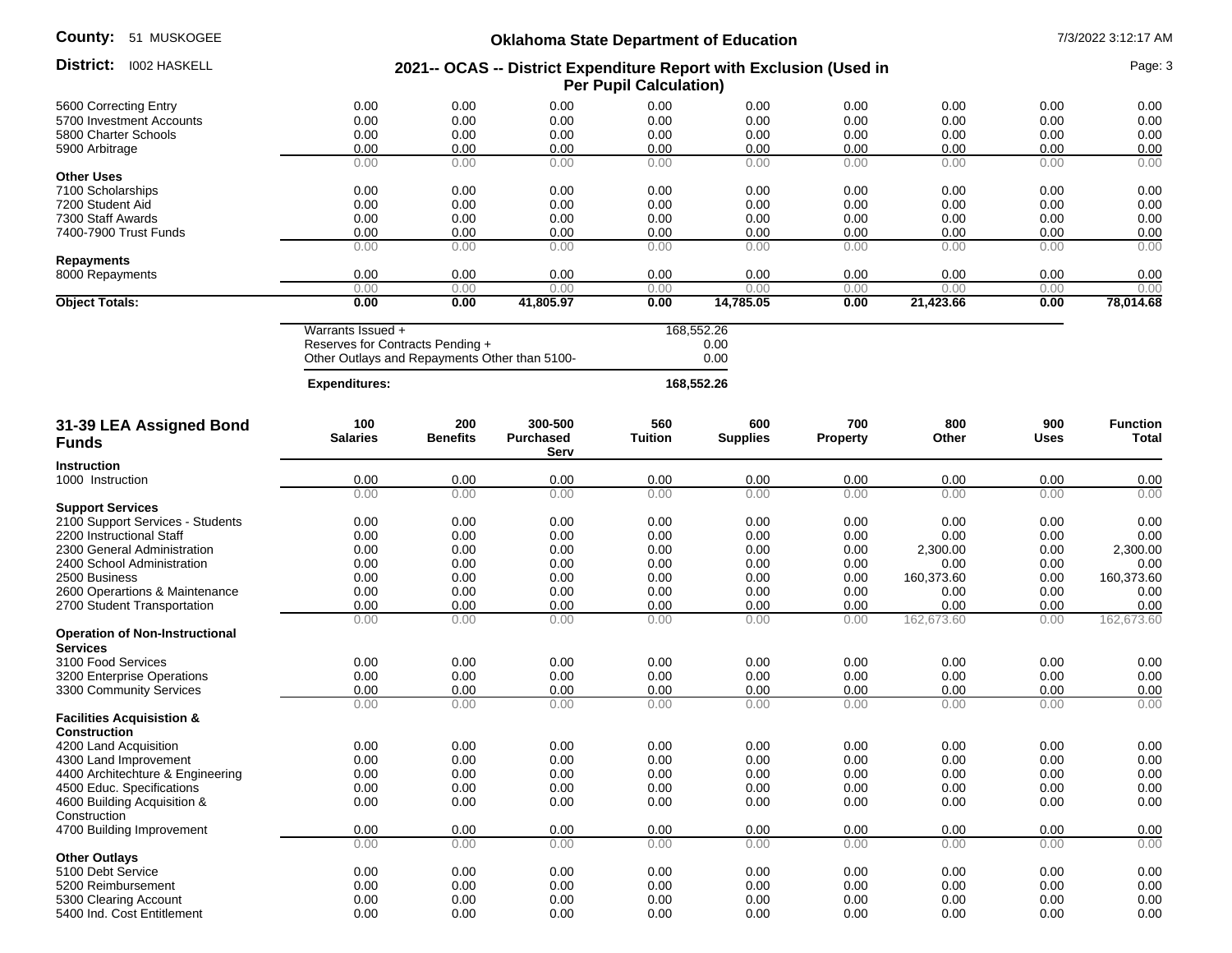| <b>County: 51 MUSKOGEE</b>            | <b>Oklahoma State Department of Education</b><br>2021-- OCAS -- District Expenditure Report with Exclusion (Used in<br><b>Per Pupil Calculation)</b> |                 |                          |         |                 |                 |            |       | 7/3/2022 3:12:17 AM |  |
|---------------------------------------|------------------------------------------------------------------------------------------------------------------------------------------------------|-----------------|--------------------------|---------|-----------------|-----------------|------------|-------|---------------------|--|
| District: 1002 HASKELL                |                                                                                                                                                      |                 |                          |         |                 |                 |            |       | Page: 4             |  |
| 5500 Private Non-Profit School        | 0.00                                                                                                                                                 | 0.00            | 0.00                     | 0.00    | 0.00            | 0.00            | 0.00       | 0.00  | 0.00                |  |
| 5600 Correcting Entry                 | 0.00                                                                                                                                                 | 0.00            | 0.00                     | 0.00    | 0.00            | 0.00            | 0.00       | 0.00  | 0.00                |  |
| 5700 Investment Accounts              | 0.00                                                                                                                                                 | 0.00            | 0.00                     | 0.00    | 0.00            | 0.00            | 0.00       | 0.00  | 0.00                |  |
| 5800 Charter Schools                  | 0.00                                                                                                                                                 | 0.00            | 0.00                     | 0.00    | 0.00            | 0.00            | 0.00       | 0.00  | 0.00                |  |
| 5900 Arbitrage                        | 0.00                                                                                                                                                 | 0.00            | 0.00                     | 0.00    | 0.00            | 0.00            | 0.00       | 0.00  | 0.00                |  |
|                                       | 0.00                                                                                                                                                 | 0.00            | 0.00                     | 0.00    | 0.00            | 0.00            | 0.00       | 0.00  | 0.00                |  |
| <b>Other Uses</b>                     |                                                                                                                                                      |                 |                          |         |                 |                 |            |       |                     |  |
| 7100 Scholarships                     | 0.00                                                                                                                                                 | 0.00            | 0.00                     | 0.00    | 0.00            | 0.00            | 0.00       | 0.00  | 0.00                |  |
| 7200 Student Aid                      | 0.00                                                                                                                                                 | 0.00            | 0.00                     | 0.00    | 0.00            | 0.00            | 0.00       | 0.00  | 0.00                |  |
| 7300 Staff Awards                     | 0.00                                                                                                                                                 | 0.00            | 0.00                     | 0.00    | 0.00            | 0.00            | 0.00       | 0.00  | 0.00                |  |
| 7400-7900 Trust Funds                 | 0.00                                                                                                                                                 | 0.00            | 0.00                     | 0.00    | 0.00            | 0.00            | 0.00       | 0.00  | 0.00                |  |
|                                       | 0.00                                                                                                                                                 | 0.00            | 0.00                     | 0.00    | 0.00            | 0.00            | 0.00       | 0.00  | 0.00                |  |
| <b>Repayments</b>                     |                                                                                                                                                      |                 |                          |         |                 |                 |            |       |                     |  |
| 8000 Repayments                       | 0.00                                                                                                                                                 | 0.00            | 0.00                     | 0.00    | 0.00            | 0.00            | 0.00       | 0.00  | 0.00                |  |
|                                       | 0.00                                                                                                                                                 | 0.00            | 0.00                     | 0.00    | 0.00            | 0.00            | 0.00       | 0.00  | 0.00                |  |
| <b>Object Totals:</b>                 | 0.00                                                                                                                                                 | 0.00            | 0.00                     | 0.00    | 0.00            | 0.00            | 162,673.60 | 0.00  | 162,673.60          |  |
|                                       | Warrants Issued +<br>Reserves for Contracts Pending +                                                                                                |                 | 707,532.50<br>0.00       |         |                 |                 |            |       |                     |  |
|                                       | Other Outlays and Repayments Other than 5100-                                                                                                        |                 |                          |         | 0.00            |                 |            |       |                     |  |
|                                       | <b>Expenditures:</b>                                                                                                                                 |                 |                          |         | 707,532.50      |                 |            |       |                     |  |
| <b>60 School Activity Fund</b>        | 100                                                                                                                                                  | 200             | 300-500                  | 560     | 600             | 700             | 800        | 900   | <b>Function</b>     |  |
|                                       | <b>Salaries</b>                                                                                                                                      | <b>Benefits</b> | <b>Purchased</b><br>Serv | Tuition | <b>Supplies</b> | <b>Property</b> | Other      | Uses  | Total               |  |
| <b>Instruction</b>                    |                                                                                                                                                      |                 |                          |         |                 |                 |            |       |                     |  |
| 1000 Instruction                      | 0.00                                                                                                                                                 | 0.00            | 10,560.00                | 0.00    | 9,232.29        | 0.00            | 720.00     | 0.00  | 20,512.29           |  |
|                                       | 0.00                                                                                                                                                 | 0.00            | 10,560.00                | 0.00    | 9,232.29        | 0.00            | 720.00     | 0.00  | 20,512.29           |  |
| <b>Support Services</b>               |                                                                                                                                                      |                 |                          |         |                 |                 |            |       |                     |  |
| 2100 Support Services - Students      | 0.00                                                                                                                                                 | 0.00            | 3,220.00                 | 0.00    | 67,785.79       | 0.00            | 1,850.00   | 27.00 | 72,882.79           |  |
| 2200 Instructional Staff              | 0.00                                                                                                                                                 | 0.00            | 0.00                     | 0.00    | 0.00            | 0.00            | 0.00       | 0.00  | 0.00                |  |
| 2300 General Administration           | 0.00                                                                                                                                                 | 0.00            | 0.00                     | 0.00    | 0.00            | 0.00            | 0.00       | 0.00  | 0.00                |  |
| 2400 School Administration            | 0.00                                                                                                                                                 | 0.00            | 2,040.00                 | 0.00    | 3,760.38        | 0.00            | 880.00     | 62.10 | 6,742.48            |  |
| 2500 Business                         | 0.00                                                                                                                                                 | 0.00            | 47.25                    | 0.00    | 1,839.68        | 0.00            | 0.00       | 0.00  | 1,886.93            |  |
| 2600 Operartions & Maintenance        | 0.00                                                                                                                                                 | 0.00            | 0.00                     | 0.00    | 0.00            | 0.00            | 0.00       | 0.00  | 0.00                |  |
| 2700 Student Transportation           | 0.00                                                                                                                                                 | 0.00            | 0.00                     | 0.00    | 0.00            | 0.00            | 0.00       | 0.00  | 0.00                |  |
|                                       | 0.00                                                                                                                                                 | 0.00            | 5,307.25                 | 0.00    | 73.385.85       | 0.00            | 2.730.00   | 89.10 | 81,512.20           |  |
| <b>Operation of Non-Instructional</b> |                                                                                                                                                      |                 |                          |         |                 |                 |            |       |                     |  |
| <b>Services</b>                       |                                                                                                                                                      |                 |                          |         |                 |                 |            |       |                     |  |
| 3100 Food Services                    | 0.00                                                                                                                                                 | 0.00            | 0.00                     | 0.00    | 0.00            | 0.00            | 0.00       | 0.00  | 0.00                |  |
| 3200 Enterprise Operations            | 0.00                                                                                                                                                 | 0.00            | 0.00                     | 0.00    | 28,428.49       | 0.00            | 0.00       | 0.00  | 28,428.49           |  |
| 3300 Community Services               | 0.00                                                                                                                                                 | 0.00            | 0.00                     | 0.00    | 0.00            | 0.00            | 0.00       | 0.00  | 0.00                |  |
| <b>Facilities Acquisistion &amp;</b>  | 0.00                                                                                                                                                 | 0.00            | 0.00                     | 0.00    | 28.428.49       | 0.00            | 0.00       | 0.00  | 28,428.49           |  |
| <b>Construction</b>                   |                                                                                                                                                      |                 |                          |         |                 |                 |            |       |                     |  |
| 4200 Land Acquisition                 | 0.00                                                                                                                                                 | 0.00            | 0.00                     | 0.00    | 0.00            | 0.00            | 0.00       | 0.00  | 0.00                |  |
| 4300 Land Improvement                 | 0.00                                                                                                                                                 | 0.00            | 0.00                     | 0.00    | 0.00            | 0.00            | 0.00       | 0.00  | 0.00                |  |
| 4400 Architechture & Engineering      | 0.00                                                                                                                                                 | 0.00            | 0.00                     | 0.00    | 0.00            | 0.00            | 0.00       | 0.00  | 0.00                |  |
| 4500 Educ. Specifications             | 0.00                                                                                                                                                 | 0.00            | 0.00                     | 0.00    | 0.00            | 0.00            | 0.00       | 0.00  | 0.00                |  |
| 4600 Building Acquisition &           | 0.00                                                                                                                                                 | 0.00            | 0.00                     | 0.00    | 0.00            | 0.00            | 0.00       | 0.00  | 0.00                |  |
| Construction                          |                                                                                                                                                      |                 |                          |         |                 |                 |            |       |                     |  |
| 4700 Building Improvement             | 0.00                                                                                                                                                 | 0.00            | 0.00                     | 0.00    | 0.00            | 0.00            | 0.00       | 0.00  | 0.00                |  |
|                                       | 0.00                                                                                                                                                 | 0.00            | 0.00                     | 0.00    | 0.00            | 0.00            | 0.00       | 0.00  | 0.00                |  |
| <b>Other Outlays</b>                  | 0.00                                                                                                                                                 |                 | 0.00                     |         |                 |                 |            |       |                     |  |
| 5100 Debt Service                     |                                                                                                                                                      | 0.00            |                          | 0.00    | 0.00            | 0.00            | 0.00       | 0.00  | 0.00                |  |
| 5200 Reimbursement                    | 0.00                                                                                                                                                 | 0.00            | 0.00                     | 0.00    | 0.00            | 0.00            | 0.00       | 0.00  | 0.00                |  |
| 5300 Clearing Account                 | 0.00                                                                                                                                                 | 0.00            | 0.00                     | 0.00    | 0.00            | 0.00            | 0.00       | 0.00  | 0.00                |  |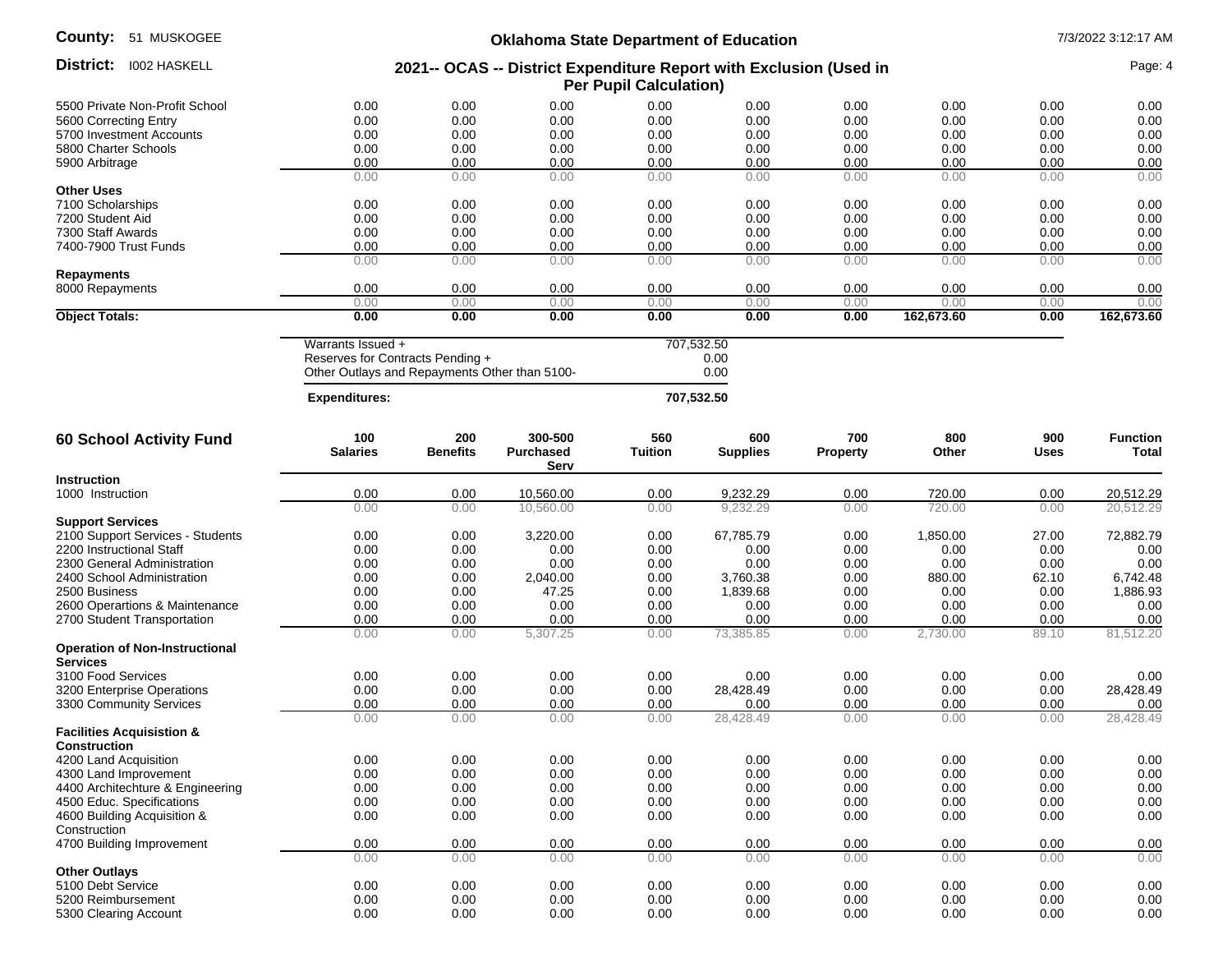| County:<br>51 MUSKOGEE                | <b>Oklahoma State Department of Education</b>                                                       |                                                                                   |                             |                       |                                 |                        |              |               | 7/3/2022 3:12:17 AM      |  |
|---------------------------------------|-----------------------------------------------------------------------------------------------------|-----------------------------------------------------------------------------------|-----------------------------|-----------------------|---------------------------------|------------------------|--------------|---------------|--------------------------|--|
| District: 1002 HASKELL                | 2021-- OCAS -- District Expenditure Report with Exclusion (Used in<br><b>Per Pupil Calculation)</b> |                                                                                   |                             |                       |                                 |                        |              | Page: 5       |                          |  |
| 5400 Ind. Cost Entitlement            | 0.00                                                                                                | 0.00                                                                              | 0.00                        | 0.00                  | 0.00                            | 0.00                   | 0.00         | 0.00          | 0.00                     |  |
| 5500 Private Non-Profit School        | 0.00                                                                                                | 0.00                                                                              | 0.00                        | 0.00                  | 0.00                            | 0.00                   | 0.00         | 0.00          | 0.00                     |  |
| 5600 Correcting Entry                 | 0.00                                                                                                | 0.00                                                                              | 0.00                        | 0.00                  | 0.00                            | 0.00                   | 0.00         | 0.00          | 0.00                     |  |
| 5700 Investment Accounts              | 0.00                                                                                                | 0.00                                                                              | 0.00                        | 0.00                  | 0.00                            | 0.00                   | 0.00         | 0.00          | 0.00                     |  |
| 5800 Charter Schools                  | 0.00                                                                                                | 0.00                                                                              | 0.00                        | 0.00                  | 0.00                            | 0.00                   | 0.00         | 0.00          | 0.00                     |  |
| 5900 Arbitrage                        | 0.00                                                                                                | 0.00                                                                              | 0.00                        | 0.00                  | 0.00                            | 0.00                   | 0.00         | 0.00          | 0.00                     |  |
|                                       | 0.00                                                                                                | 0.00                                                                              | 0.00                        | 0.00                  | 0.00                            | 0.00                   | 0.00         | 0.00          | 0.00                     |  |
| <b>Other Uses</b>                     |                                                                                                     |                                                                                   |                             |                       |                                 |                        |              |               |                          |  |
|                                       | 0.00                                                                                                | 0.00                                                                              | 0.00                        | 0.00                  | 0.00                            | 0.00                   | 0.00         | 0.00          | 0.00                     |  |
| 7100 Scholarships<br>7200 Student Aid | 0.00                                                                                                | 0.00                                                                              | 0.00                        | 0.00                  | 0.00                            | 0.00                   | 0.00         | 0.00          | 0.00                     |  |
|                                       |                                                                                                     |                                                                                   |                             | 0.00                  |                                 |                        |              |               |                          |  |
| 7300 Staff Awards                     | 0.00                                                                                                | 0.00                                                                              | 0.00                        |                       | 0.00                            | 0.00                   | 0.00         | 0.00          | 0.00                     |  |
| 7400-7900 Trust Funds                 | 0.00                                                                                                | 0.00                                                                              | 0.00                        | 0.00                  | 0.00                            | 0.00                   | 0.00         | 0.00          | 0.00                     |  |
|                                       | 0.00                                                                                                | 0.00                                                                              | 0.00                        | 0.00                  | 0.00                            | 0.00                   | 0.00         | 0.00          | 0.00                     |  |
| <b>Repayments</b>                     |                                                                                                     |                                                                                   |                             |                       |                                 |                        |              |               |                          |  |
| 8000 Repayments                       | 0.00                                                                                                | 0.00                                                                              | 0.00                        | 0.00                  | 0.00                            | 0.00                   | 0.00         | 0.00          | 0.00                     |  |
|                                       | 0.00<br>0.00                                                                                        | 0.00<br>0.00                                                                      | 0.00<br>15,867.25           | 0.00<br>0.00          | 0.00<br>111,046.63              | 0.00<br>0.00           | 0.00         | 0.00<br>89.10 | 0.00                     |  |
| <b>Object Totals:</b>                 |                                                                                                     |                                                                                   |                             |                       |                                 |                        | 3,450.00     |               | 130,452.98               |  |
|                                       | Warrants Issued +                                                                                   | Reserves for Contracts Pending +<br>Other Outlays and Repayments Other than 5100- |                             |                       | 130,702.98<br>0.00<br>19,183.80 |                        |              |               |                          |  |
|                                       | <b>Expenditures:</b>                                                                                |                                                                                   |                             |                       | 111,519.18                      |                        |              |               |                          |  |
| <b>ALL Funds</b>                      | 100<br><b>Salaries</b>                                                                              | 200<br><b>Benefits</b>                                                            | 300-500<br><b>Purchased</b> | 560<br><b>Tuition</b> | 600<br><b>Supplies</b>          | 700<br><b>Property</b> | 800<br>Other | 900<br>Uses   | <b>Function</b><br>Total |  |
|                                       |                                                                                                     |                                                                                   | Serv                        |                       |                                 |                        |              |               |                          |  |
| <b>Instruction</b>                    |                                                                                                     |                                                                                   |                             |                       |                                 |                        |              |               |                          |  |
| 1000 Instruction                      | 2,560,180.47                                                                                        | 863,089.22                                                                        | 27,212.17                   | 0.00                  | 201,113.84                      | 0.00                   | 915.00       | 1,297.56      | 3,653,808.26             |  |
|                                       | 2,560,180.47                                                                                        | 863,089.22                                                                        | 27,212.17                   | 0.00                  | 201,113.84                      | 0.00                   | 915.00       | 1.297.56      | 3,653,808.26             |  |
| <b>Support Services</b>               |                                                                                                     |                                                                                   |                             |                       |                                 |                        |              |               |                          |  |
| 2100 Support Services - Students      | 218,780.55                                                                                          | 63,132.48                                                                         | 94,947.01                   | 0.00                  | 71,629.53                       | 0.00                   | 1,854.90     | 27.00         | 450,371.47               |  |
| 2200 Instructional Staff              | 87,962.52                                                                                           | 25,414.69                                                                         | 37,214.07                   | 0.00                  | 5,309.67                        | 0.00                   | 150.00       | 0.00          | 156,050.95               |  |
| 2300 General Administration           | 165,886.87                                                                                          | 47,248.46                                                                         | 102,793.30                  | 0.00                  | 525.64                          | 0.00                   | 9,840.26     | 0.00          | 326,294.53               |  |
| 2400 School Administration            | 350,567.47                                                                                          | 121,949.94                                                                        | 3,410.00                    | 0.00                  | 7,118.03                        | 0.00                   | 2,414.50     | 62.10         | 485,522.04               |  |
| 2500 Business                         | 92,675.71                                                                                           | 27,129.79                                                                         | 81,893.20                   | 0.00                  | 12,190.56                       | 0.00                   | 203,326.54   | 740.94        | 417,956.74               |  |
| 2600 Operartions & Maintenance        | 129,026.37                                                                                          | 75,534.11                                                                         | 162,746.88                  | 0.00                  | 185,365.16                      | 0.00                   | 0.00         | 0.00          | 552,672.52               |  |
| 2700 Student Transportation           | 116,391.28                                                                                          | 42,074.88                                                                         | 48,672.83                   | 0.00                  | 20,420.32                       | 0.00                   | 0.00         | 225.00        | 227,784.31               |  |
|                                       | 1,161,290.77                                                                                        | 402,484.35                                                                        | 531,677.29                  | 0.00                  | 302,558.91                      | 0.00                   | 217,586.20   | 1,055.04      | 2,616,652.56             |  |
| <b>Operation of Non-Instructional</b> |                                                                                                     |                                                                                   |                             |                       |                                 |                        |              |               |                          |  |
| <b>Services</b>                       |                                                                                                     |                                                                                   |                             |                       |                                 |                        |              |               |                          |  |
| 3100 Food Services                    | 114,830.21                                                                                          | 57,933.27                                                                         | 116,409.24                  | 0.00                  | 18,493.62                       | 0.00                   | 1,229.05     | 0.00          | 308,895.39               |  |
| 3200 Enterprise Operations            | 0.00                                                                                                | 0.00                                                                              | 0.00                        | 0.00                  | 28,428.49                       | 0.00                   | 0.00         | 0.00          | 28,428.49                |  |
| 3300 Community Services               | 0.00                                                                                                | 0.00                                                                              | 0.00                        | 0.00                  | 0.00                            | 0.00                   | 0.00         | 0.00          | 0.00                     |  |
|                                       | 114,830.21                                                                                          | 57,933.27                                                                         | 116,409.24                  | 0.00                  | 46,922.11                       | 0.00                   | 1,229.05     | 0.00          | 337,323.88               |  |
| <b>Facilities Acquisistion &amp;</b>  |                                                                                                     |                                                                                   |                             |                       |                                 |                        |              |               |                          |  |
| <b>Construction</b>                   |                                                                                                     |                                                                                   |                             |                       |                                 |                        |              |               |                          |  |
| 4200 Land Acquisition                 | 0.00                                                                                                | 0.00                                                                              | 0.00                        | 0.00                  | 0.00                            | 0.00                   | 0.00         | 0.00          | 0.00                     |  |
| 4300 Land Improvement                 | 0.00                                                                                                | 0.00                                                                              | 0.00                        | 0.00                  | 0.00                            | 0.00                   | 0.00         | 0.00          | 0.00                     |  |
| 4400 Architechture & Engineering      | 0.00                                                                                                | 0.00                                                                              | 0.00                        | 0.00                  | 0.00                            | 0.00                   | 0.00         | 0.00          | 0.00                     |  |
| 4500 Educ. Specifications             | 0.00                                                                                                | 0.00                                                                              | 0.00                        | 0.00                  | 0.00                            | 0.00                   | 0.00         | 0.00          | 0.00                     |  |
| 4600 Building Acquisition &           | 0.00                                                                                                | 0.00                                                                              | 0.00                        | 0.00                  | 0.00                            | 0.00                   | 0.00         | 0.00          | 0.00                     |  |
| Construction                          |                                                                                                     |                                                                                   |                             |                       |                                 |                        |              |               |                          |  |
| 4700 Building Improvement             | 0.00                                                                                                | 0.00                                                                              | 0.00                        | 0.00                  | 0.00                            | 0.00                   | 0.00         | 0.00          | 0.00                     |  |
|                                       | 0.00                                                                                                | 0.00                                                                              | 0.00                        | 0.00                  | 0.00                            | 0.00                   | 0.00         | 0.00          | 0.00                     |  |
| <b>Other Outlays</b>                  |                                                                                                     |                                                                                   |                             |                       |                                 |                        |              |               |                          |  |
| 5100 Debt Service                     | 0.00                                                                                                | 0.00                                                                              | 0.00                        | 0.00                  | 0.00                            | 0.00                   | 0.00         | 0.00          | 0.00                     |  |

5200 Reimbursement 0.00 0.00 0.00 0.00 0.00 0.00 0.00 0.00 0.00